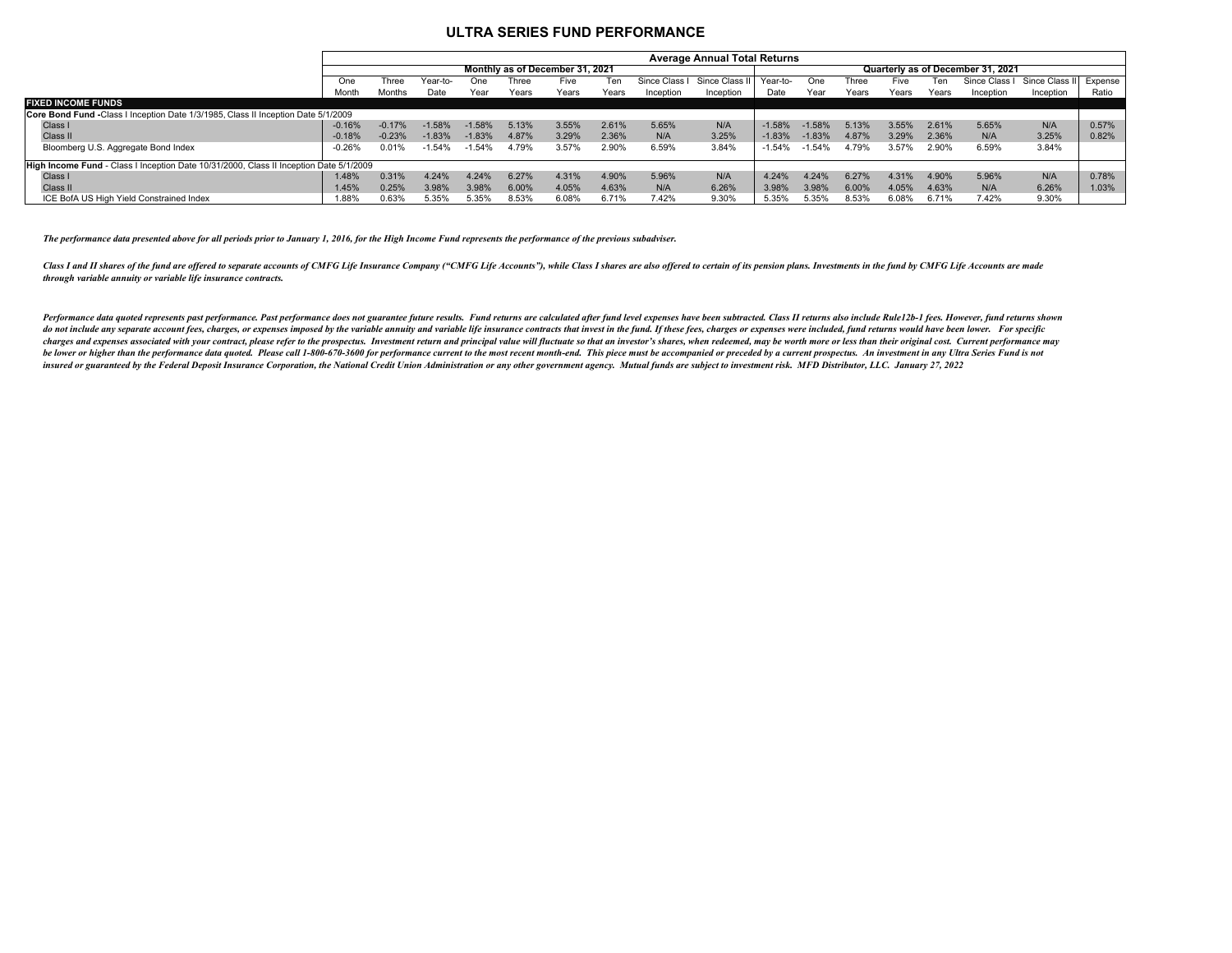## **ULTRA SERIES FUND PERFORMANCE**

|                                                                                                                | <b>Average Annual Total Returns</b>                                  |        |          |          |        |        |        |               |             |          |          |        |        |        |             |                |         |
|----------------------------------------------------------------------------------------------------------------|----------------------------------------------------------------------|--------|----------|----------|--------|--------|--------|---------------|-------------|----------|----------|--------|--------|--------|-------------|----------------|---------|
|                                                                                                                | Monthly as of December 31, 2021<br>Quarterly as of December 31, 2021 |        |          |          |        |        |        |               |             |          |          |        |        |        |             |                |         |
|                                                                                                                | One                                                                  | Three  | Year-to- | One      | Three  | Five   | Ten    | Since Class I | Since Class | Year-to- | One      | Three  | Five   | Ten    | Since Class | Since Class II | Expense |
|                                                                                                                | Month                                                                | Months | Date     | Year     | Years  | Years  | Years  | Inception     | Inception   | Date     | Year     | Years  | Years  | Years  | Inception   | Inception      | Ratio   |
| <b>ASSET ALLOCATION FUNDS</b>                                                                                  |                                                                      |        |          |          |        |        |        |               |             |          |          |        |        |        |             |                |         |
| Diversified Income Fund -Class I Inception Date 1/3/1985, Class II Inception Date 5/1/2009                     |                                                                      |        |          |          |        |        |        |               |             |          |          |        |        |        |             |                |         |
| Class I                                                                                                        | 4.72%                                                                | 6.59%  | 14.92%   | 14.92%   | 14.02% | 10.76% | 9.35%  | 8.58%         | N/A         | 14.92%   | 14.92%   | 14.02% | 10.76% | 9.35%  | 8.58%       | N/A            | 0.72%   |
| Class II                                                                                                       | 4.70%                                                                | 6.52%  | 14.64%   | 14.64%   | 13.73% | 10.48% | 9.08%  | N/A           | 9.83%       | 14.64%   | 14.64%   | 13.73% | 10.48% | 9.08%  | N/A         | 9.83%          | 0.97%   |
| Custom Blended Index (50% Fixed 50% Equity) <sup>1</sup>                                                       | 2.07%                                                                | 5.51%  | 12.76%   | 12.76%   | 15.46% | 11.16% | 9.81%  | 9.61%         | 10.35%      | 12.76%   | 12.76%   | 15.46% | 11.16% | 9.81%  | 9.61%       | 10.35%         |         |
| ICE BofA US Corp. Govt. & Mtg. Index                                                                           | $-0.33%$                                                             | 0.10%  | $-1.62%$ | $-1.62%$ | 4.88%  | 3.64%  | 2.96%  | 6.63%         | 3.85%       | $-1.62%$ | $-1.62%$ | 4.88%  | 3.64%  | 2.96%  | 6.63%       | 3.85%          |         |
| S&P 500® Index                                                                                                 | 4.48%                                                                | 11.03% | 28.71%   | 28.71%   | 26.07% | 18.47% | 16.55% | 12.02%        | 16.62%      | 28.71%   | 28.71%   | 26.07% | 18.47% | 16.55% | 12.02%      | 16.62%         |         |
| Conservative Allocation Fund <sup>2</sup> - Class I Inception Date 6/30/2006, Class II Inception Date 5/1/2009 |                                                                      |        |          |          |        |        |        |               |             |          |          |        |        |        |             |                |         |
| Class I                                                                                                        | 1.40%                                                                | 2.34%  | 3.59%    | 3.59%    | 8.60%  | 6.59%  | 6.00%  | 5.03%         | N/A         | 4.61%    | 4.61%    | 8.60%  | 6.33%  | 6.45%  | 3.70%       | N/A            | 0.53%   |
| Class II                                                                                                       | 1.38%                                                                | 2.28%  | 3.33%    | 3.33%    | 8.33%  | 6.33%  | 5.74%  | N/A           | 6.55%       | 3.33%    | 3.33%    | 8.33%  | 6.33%  | 5.74%  | N/A         | 6.55%          | 0.78%   |
| ICE BofA US Corp. Govt. & Mtg. Index                                                                           | $-0.33%$                                                             | 0.10%  | $-1.62%$ | $-1.62%$ | 4.88%  | 3.64%  | 2.96%  | 4.35%         | 3.85%       | $-1.62%$ | $-1.62%$ | 4.88%  | 3.64%  | 2.96%  | 4.35%       | 3.85%          |         |
| Conservative Allocation Custom <sup>3</sup>                                                                    | 1.23%                                                                | 2.47%  | 5.70%    | 5.70%    | 10.91% | 7.89%  | 6.75%  | 6.28%         | 7.57%       | 5.70%    | 5.70%    | 10.91% | 7.89%  | 6.75%  | 6.28%       | 7.57%          |         |
|                                                                                                                |                                                                      |        |          |          |        |        |        |               |             |          |          |        |        |        |             |                |         |
| Moderate Allocation Fund <sup>2</sup> - Class I Inception Date 6/30/2006, Class II Inception Date 5/1/2009     |                                                                      |        |          |          |        |        |        |               |             |          |          |        |        |        |             |                |         |
| Class I                                                                                                        | 2.65%                                                                | 4.16%  | 7.40%    | 7.40%    | 11.27% | 8.63%  | 8.19%  | 5.84%         | N/A         | 7.40%    | 7.40%    | 11.27% | 8.63%  | 8.19%  | 5.84%       | N/A            | 0.60%   |
| Class II                                                                                                       | 2.63%                                                                | 4.09%  | 7.13%    | 7.13%    | 11.00% | 8.36%  | 7.92%  | N/A           | 8.62%       | 7.13%    | 7.13%    | 11.00% | 8.36%  | 7.92%  | N/A         | 8.62%          | 0.85%   |
| S&P 500® Index                                                                                                 | 4.48%                                                                | 11.03% | 28.71%   | 28.71%   | 26.07% | 18.47% | 16.55% | 11.15%        | 16.62%      | 28.71%   | 28.71%   | 26.07% | 18.47% | 16.55% | 11.15%      | 16.62%         |         |
| Moderate Allocation Custom <sup>4</sup>                                                                        | 2.30%                                                                | 4.22%  | 11.09%   | 11.09%   | 15.21% | 10.88% | 9.44%  | 7.51%         | 10.12%      | 11.09%   | 11.09%   | 15.21% | 10.88% | 9.44%  | 7.51%       | 10.12%         |         |
| Aggressive Allocation Fund <sup>2</sup> - Class I Inception Date 6/30/2006, Class II Inception Date 5/1/2009   |                                                                      |        |          |          |        |        |        |               |             |          |          |        |        |        |             |                |         |
| Class I                                                                                                        | 3.57%                                                                | 5.53%  | 10.18%   | 10.18%   | 13.23% | 10.05% | 9.79%  | 6.34%         | N/A         | 10.18%   | 10.18%   | 13.23% | 10.05% | 9.79%  | 6.34%       | N/A            | 0.62%   |
| Class II                                                                                                       | 3.55%                                                                | 5.47%  | 9.90%    | 9.90%    | 12.94% | 9.78%  | 9.51%  | N/A           | 10.27%      | 9.90%    | 9.90%    | 12.94% | 9.78%  | 9.51%  | N/A         | 10.27%         | 0.87%   |
| S&P 500® Index                                                                                                 | 4.48%                                                                | 11.03% | 28.71%   | 28.71%   | 26.07% | 18.47% | 16.55% | 11.15%        | 16.62%      | 28.71%   | 28.71%   | 26.07% | 18.47% | 16.55% | 11.15%      | 16.62%         |         |
| Aggressive Allocation Custom <sup>5</sup>                                                                      | 3.15%                                                                | 5.62%  | 15.54%   | 15.54%   | 18.60% | 13.20% | 11.54% | 8.39%         | 12.10%      | 15.54%   | 15.54%   | 18.60% | 13.20% | 11.54% | 8.39%       | 12.10%         |         |
|                                                                                                                |                                                                      |        |          |          |        |        |        |               |             |          |          |        |        |        |             |                |         |
| Ultra Series Target Retirement 2020 Fund <sup>6</sup> - Inception Date 10/1/2007                               |                                                                      |        |          |          |        |        |        |               |             |          |          |        |        |        |             |                |         |
| Class I                                                                                                        | 0.57%                                                                | 1.39%  | 1.45%    | 1.45%    | 7.25%  | 5.52%  | 6.06%  | 3.53%         |             | 1.45%    | 1.45%    | 7.25%  | 5.52%  | 6.06%  | 3.53%       |                | 0.42%   |
| S&P Target Date To 2020 Index                                                                                  | 1.81%                                                                | 2.98%  | 7.31%    | 7.31%    | 10.30% | 7.62%  | 7.06%  | 5.05%         |             | 7.31%    | 7.31%    | 10.30% | 7.62%  | 7.06%  | 5.05%       |                |         |
| Ultra Series Target Retirement 2030 Fund <sup>6</sup> - Inception Date 10/1/2007                               |                                                                      |        |          |          |        |        |        |               |             |          |          |        |        |        |             |                |         |
| Class I                                                                                                        | 2.00%                                                                | 3.66%  | 7.20%    | 7.20%    | 11.95% | 8.79%  | 8.54%  | 4.90%         |             | 7.20%    | 7.20%    | 11.95% | 8.79%  | 8.54%  | 4.90%       |                | 0.50%   |
| S&P Target Date To 2030 Index                                                                                  | 2.62%                                                                | 4.05%  | 11.58%   | 11.58%   | 13.92% | 9.95%  | 8.95%  | 5.80%         |             | 11.58%   | 11.58%   | 13.92% | 9.95%  | 8.95%  | 5.80%       |                |         |
|                                                                                                                |                                                                      |        |          |          |        |        |        |               |             |          |          |        |        |        |             |                |         |
| Ultra Series Target Retirement 2040 Fund <sup>6</sup> - Inception Date 10/1/2007                               |                                                                      |        |          |          |        |        |        |               |             |          |          |        |        |        |             |                |         |
| Class                                                                                                          | 2.35%                                                                | 4.15%  | 8.91%    | 8.91%    | 13.35% | 9.79%  | 9.46%  | 5.11%         |             | 8.91%    | 8.91%    | 13.35% | 9.79%  | 9.46%  | 5.11%       |                | 0.52%   |
| S&P Target Date To 2040 Index                                                                                  | 3.54%                                                                | 5.29%  | 15.54%   | 15.54%   | 16.65% | 11.70% | 10.39% | 6.40%         |             | 15.54%   | 15.54%   | 16.65% | 11.70% | 10.39% | 6.40%       |                |         |
| Ultra Series Target Retirement 2050 Fund <sup>7</sup> - Inception Date 1/3/2011                                |                                                                      |        |          |          |        |        |        |               |             |          |          |        |        |        |             |                |         |
|                                                                                                                |                                                                      |        |          |          |        |        |        |               |             |          |          |        |        |        |             |                | 0.54%   |
| Class I                                                                                                        | 2.68%                                                                | 4.58%  | 10.22%   | 10.22%   | 14.44% | 10.55% | 10.29% | 9.21%         |             | 10.22%   | 10.22%   | 14.44% | 10.55% | 10.29% | 9.21%       |                |         |
| S&P Target Date To 2050 Index                                                                                  | 3.98%                                                                | 5.91%  | 17.46%   | 17.46%   | 17.96% | 12.56% | 11.27% | 9.79%         |             | 17.46%   | 17.46%   | 17.96% | 12.56% | 11.27% | 9.79%       |                |         |

*1 Custom Blended Index consists of 50% ICE BofA U.S. Corp. Govt. & Mtg. Index and 50% S&P 500® Index.*

<sup>2</sup> The investment adviser waived 0.10% of the 0.30% annualized management fee for the period June 30, 2006 through April 30, 2008, and for the period July 1, 2014 through December 31, 2018. If the management fee had not b

*3 Conservative Allocation Custom Index consists of 24.5% Russell 3000 Index, 10.5% MSCI ACWI ex-USA Index and 65% Bloomberg US Aggregate Bond Index.*

*4 Moderate Allocation Custom Index consists of 42% Russell 3000 Index, 18% MSCI ACWI ex-USA Index and 40% Bloomberg US Aggregate Bond Index.*

*5 Aggressive Allocation Custom Index consists of 56% Russell 3000 Index, 24% MSCI ACWI ex-USA Index and 20% Bloomberg US Aggregate Bond Index.*

Fine investment adviser waived 0.20% of its 0.40% management fee from October 1, 2009 through February 17, 2011, at which time the fee was permanently reduced to 0.20%. On September 1, 2011, shareholders approved a new fee advisory fee and a services agreement fee of 0.05%). From August 30, 2014 through November 19, 2018, the 0.25% investment advisory fee and 0.05% services agreement fee were waived. Investment returns reflect these fee waiv

The investment adviser waived 0.20% of its 0.40% management fee from January 3, 2011 through February 17, 2011, at which time the fee was permanently reduced to 0.20%. On September 1, 2011, shareholders approved a new fee advisory fee and a services agreement fee of 0.05%). From August 30, 2014 through November 19, 2018, the 0.25% investment advisory fee and 0.05% service agreement fee were waived. Investment returns reflect these fee waive